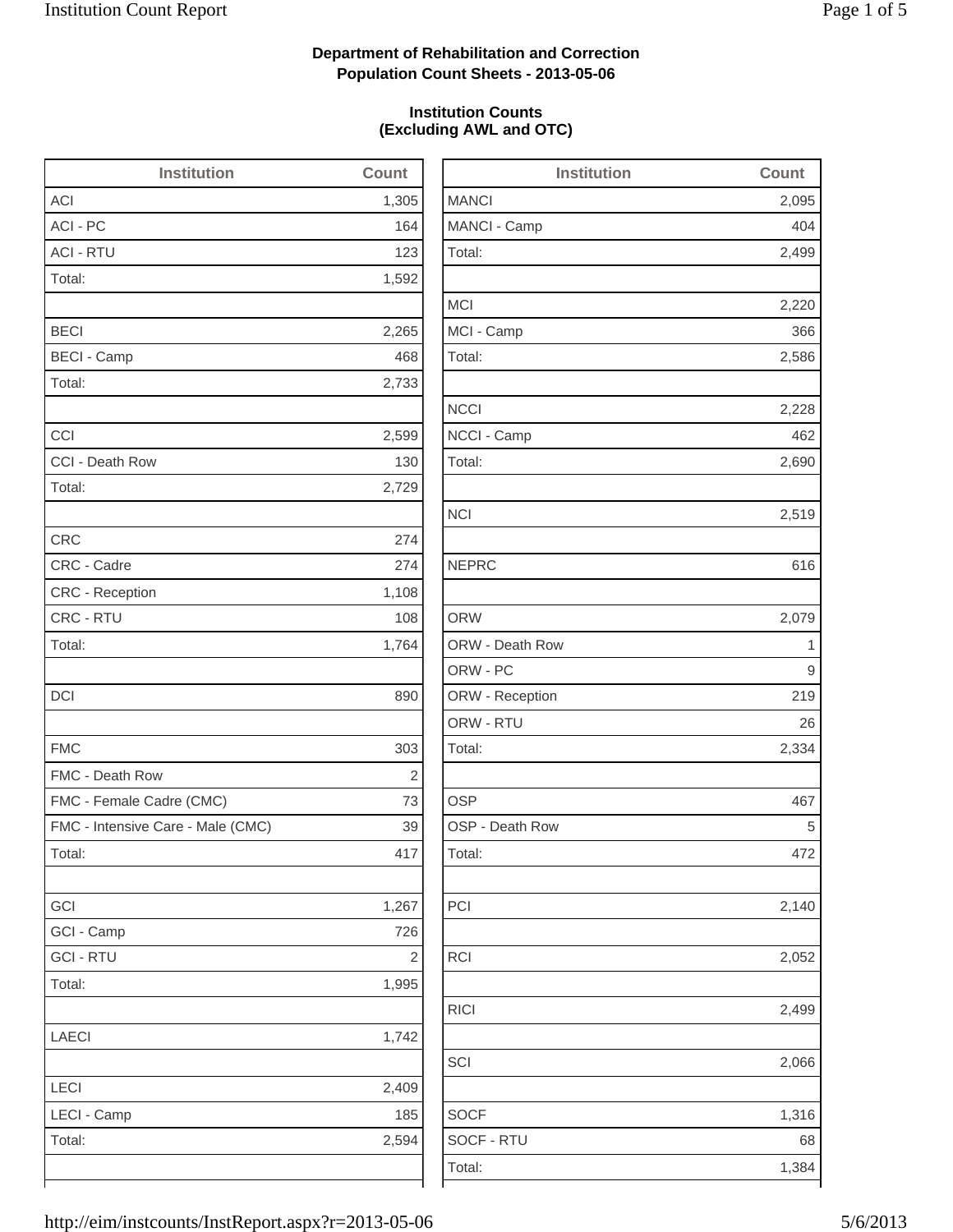### Institution Count Report Page 2 of 5

| <b>LOCI</b>              | 2,274 |
|--------------------------|-------|
|                          |       |
| <b>LORCI</b>             | 134   |
| <b>LORCI - Cadre</b>     | 244   |
| <b>LORCI - Reception</b> | 1,062 |
| Total:                   | 1,440 |
|                          |       |
| <b>MACI</b>              | 968   |
| MACI - Minimum           | 1,392 |
| MACI - Youth             | 35    |
| Total:                   | 2,395 |

|                  | <b>Total Population:</b> | 50,143 |
|------------------|--------------------------|--------|
|                  |                          |        |
| Total:           |                          | 1,418  |
| <b>WCI - RTU</b> |                          | 51     |
| <b>WCI</b>       |                          | 1,367  |
|                  |                          |        |
| <b>TOCI</b>      |                          | 1,247  |
|                  |                          |        |
| <b>TCI</b>       |                          | 1,056  |
|                  |                          |        |

\* The Total Population includes 39 Offenders with Reason Codes 30 & 31.

\*\* The Total Population includes 23 Offenders with Reason Code 0A.

#### **Male Population by Security Level (Include AWL and Exclude OTC)**

| $\mathbf{u}$          |                   |             |            |          |              |
|-----------------------|-------------------|-------------|------------|----------|--------------|
| <b>Security Level</b> |                   | <b>Body</b> | <b>AWL</b> | $(-OTC)$ | <b>Total</b> |
| Total Levels 3,4,5    |                   | 14.245      | 42         | 119      | 14,168       |
| Total Levels 2        |                   | 17.727      | 80         | 161      | 17,646       |
| Total Levels 1        |                   | 14.110      | 88         | 81       | 14,117       |
| Total Death Row       |                   | 139         |            |          | 140          |
|                       | <b>Total Male</b> | 46.221      | 212        | 362      | 46,071       |

#### **Female Population by Institution (Include AWL and Exclude OTC)**

| <b>Body</b>                        | <b>AWL</b>     | $(-OTC)$    | <b>Total</b> |
|------------------------------------|----------------|-------------|--------------|
| 2                                  | $\mathbf 0$    | 0           | 2            |
| 890                                | 5              | 3           | 892          |
| 5                                  | 3              | 0           | 8            |
| 73                                 | 2              | $\mathbf 0$ | 75           |
| 616                                | $\overline{7}$ |             | 622          |
| 2,079                              | 16             | 22          | 2,073        |
| 1                                  | $\mathbf 0$    | $\Omega$    |              |
| 9                                  | $\mathbf 0$    | $\Omega$    | 9            |
| 219                                | 1              | 0           | 220          |
| 26                                 | $\mathbf 0$    | $\Omega$    | 26           |
| <b>Total Female</b><br>3,920       | 34             | 26          | 3,928        |
| <b>Total Population:</b><br>50,141 |                | 388         | 49,999       |
|                                    |                |             | 246          |

#### **Male Population by Institution: Security Levels 3, 4, 5 (Include AWL and Exclude OTC)**

| (include AVVL and Exclude OTC) |             |            |          |        |
|--------------------------------|-------------|------------|----------|--------|
| Institution                    | <b>Body</b> | <b>AWL</b> | $(-OTC)$ | ™otal⊺ |
| <b>ACI</b>                     | 31          |            |          |        |
|                                |             |            |          |        |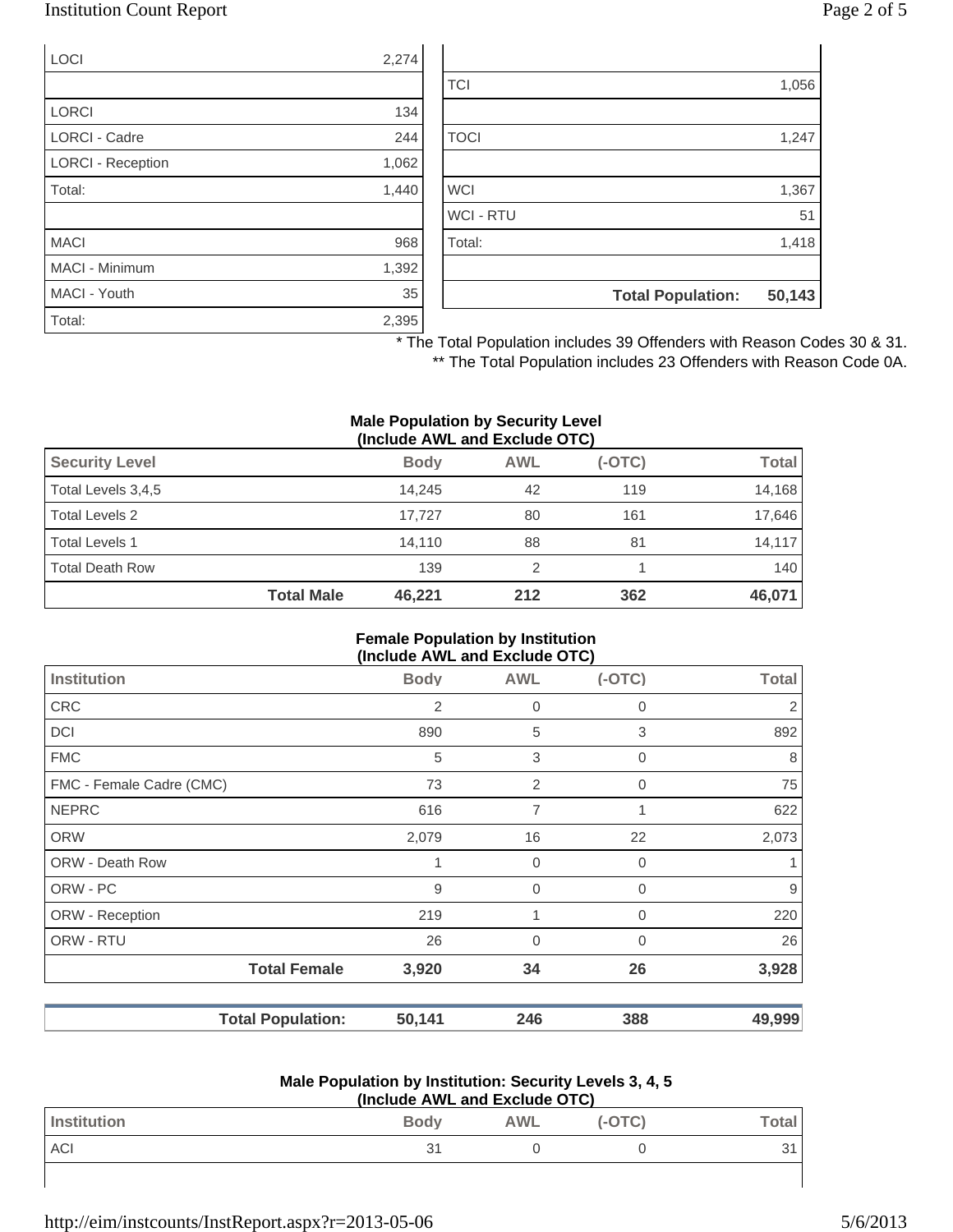# Institution Count Report Page 3 of 5

| ACI - PC                          |                      | 89     | $\mathbf 0$               | $\mathbf 0$      | 89             |
|-----------------------------------|----------------------|--------|---------------------------|------------------|----------------|
| <b>BECI</b>                       |                      | 35     | $\mathbf 0$               | $\mbox{O}$       | 35             |
| CCI                               |                      | 14     | $\mathbf{1}$              | 3                | 12             |
| CCI - Death Row                   |                      | 4      | $\mathbf 0$               | $\mathbf 0$      | $\overline{4}$ |
| CRC                               |                      | 123    | $\sqrt{2}$                | 10               | 115            |
| CRC - Cadre                       |                      | 232    | $\mathbf 0$               | $\mathbf 0$      | 232            |
| CRC - Reception                   |                      | 629    | $\,3$                     | $\overline{7}$   | 625            |
| CRC - RTU                         |                      | 87     | $\mbox{O}$                | $\mathbf 0$      | 87             |
| <b>FMC</b>                        |                      | 13     | $\mathbf{1}$              | $\mathbf 0$      | 14             |
| FMC - Intensive Care - Male (CMC) |                      | 8      | $\mathbf 0$               | $\mathbf 0$      | $\,8\,$        |
| GCI                               |                      | 10     | $\mathbf 0$               | $\mathbf 0$      | 10             |
| <b>LAECI</b>                      |                      | 13     | $\sqrt{2}$                | $\mathbf 0$      | 15             |
| LECI                              |                      | 2,272  | $\ensuremath{\mathsf{3}}$ | 20               | 2,255          |
| LOCI                              |                      | 11     | $\mathbf 0$               | $\mathbf 0$      | 11             |
| <b>LORCI</b>                      |                      | 78     | $\sqrt{5}$                | 24               | 59             |
| <b>LORCI - Cadre</b>              |                      | 237    | $\mathbf 0$               | $\mathbf 0$      | 237            |
| <b>LORCI - Reception</b>          |                      | 712    | $\mathbf{1}$              | $\mbox{O}$       | 713            |
| <b>MACI</b>                       |                      | 49     | $\mbox{O}$                | 1                | 48             |
| MACI - Youth                      |                      | 19     | $\mathbf 0$               | $\mathbf{1}$     | 18             |
| <b>MANCI</b>                      |                      | 2,010  | $\hbox{9}$                | 11               | 2,008          |
| <b>MCI</b>                        |                      | 10     | $\mathbf{1}$              | $\boldsymbol{0}$ | 11             |
| <b>NCCI</b>                       |                      | 39     | $\mathbf 0$               | $\mbox{O}$       | 39             |
| NCCI - Camp                       |                      | 1      | $\mbox{O}$                | $\mathbf 0$      | 1              |
| <b>NCI</b>                        |                      | 50     | $\mathbf 0$               | $\mathbf 0$      | 50             |
| <b>OSP</b>                        |                      | 467    | $\mathbf 0$               | $\sqrt{3}$       | 464            |
| PCI                               |                      | 63     | $\mathbf 1$               | $\mathbf 0$      | 64             |
| $\sf RCI$                         |                      | 1,987  | $\overline{4}$            | 13               | 1,978          |
| RICI                              |                      | 30     | $\mathsf{O}\xspace$       | $\sqrt{2}$       | 28             |
| SCI                               |                      | 21     | $\mathbf{1}$              | $\mathbf 0$      | 22             |
| SOCF                              |                      | 1,316  | $\mathsf{O}\xspace$       | $\,6\,$          | 1,310          |
| SOCF - RTU                        |                      | 68     | $\mathbf 0$               | $\mathbf 0$      | 68             |
| <b>TCI</b>                        |                      | 1,007  | $\overline{4}$            | $\,6\,$          | 1,005          |
| <b>TOCI</b>                       |                      | 1,194  | $\ensuremath{\mathsf{3}}$ | $\overline{4}$   | 1,193          |
| WCI                               |                      | 1,265  | $\mathbf{1}$              | $\,8\,$          | 1,258          |
| WCI - RTU                         |                      | 51     | $\mathsf{O}\xspace$       | $\,0\,$          | 51             |
|                                   | Total Levels 3, 4, 5 | 14,245 | 42                        | 119              | 14,168         |

#### **Male Population by Institution: Security Level 2 (Include AWL and Exclude OTC)**

| Institution      | <b>Body</b> | <b>AWL</b> | $(-OTC)$ | <b>Total</b> |
|------------------|-------------|------------|----------|--------------|
| ACI              | 614         |            |          | 615          |
| ACI - PC         | 50          |            |          | 50           |
| <b>ACI - RTU</b> | 83          |            |          | 83           |
|                  |             |            |          |              |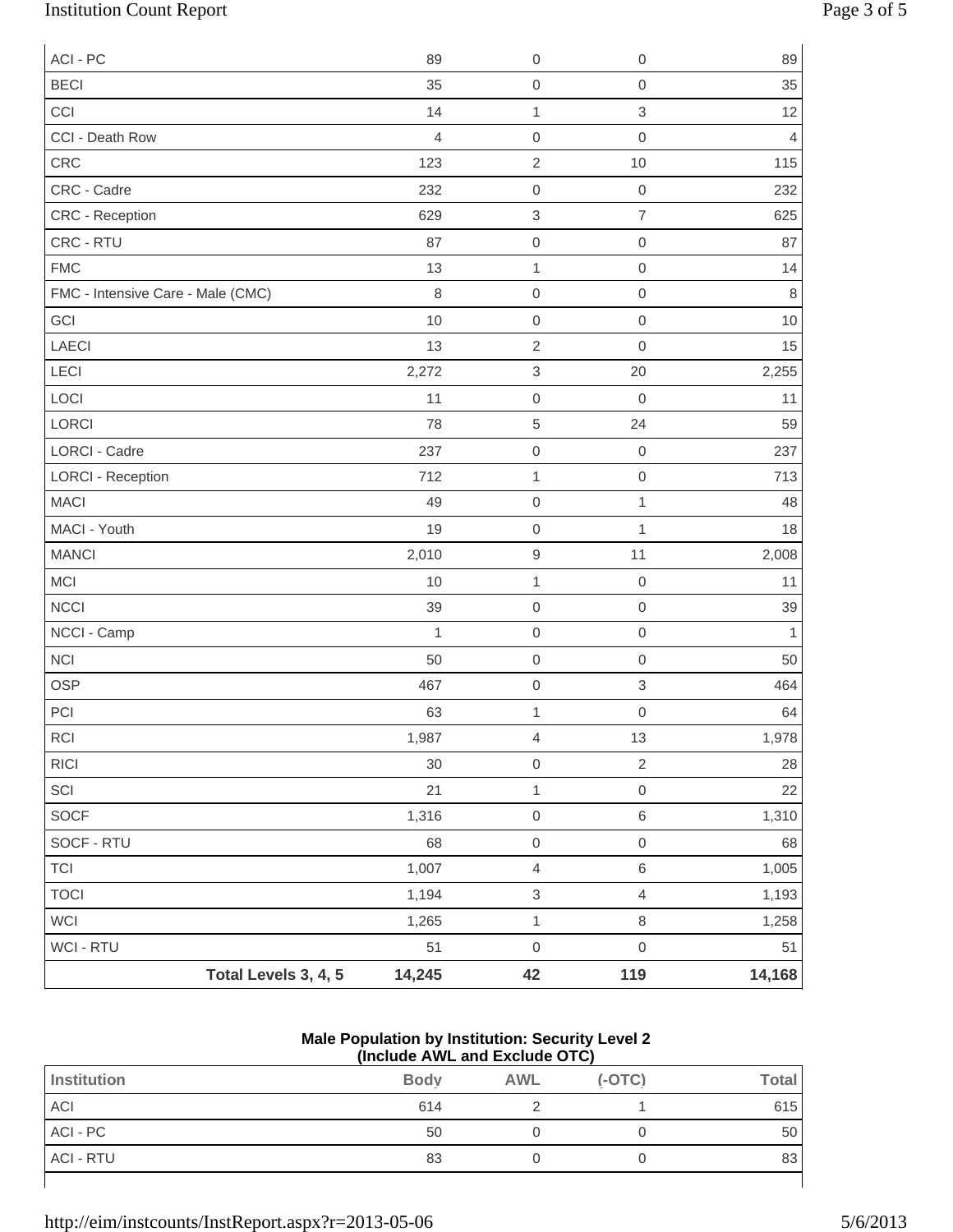# Institution Count Report Page 4 of 5

| <b>BECI</b>                       | 1,613          | $\boldsymbol{9}$          | 14                        | 1,608          |
|-----------------------------------|----------------|---------------------------|---------------------------|----------------|
| CCI                               | 1,873          | $\,6$                     | 14                        | 1,865          |
| CRC                               | 97             | $\sqrt{2}$                | $\sqrt{5}$                | 94             |
| CRC - Cadre                       | 35             | $\mathbf 0$               | $\mathbf 0$               | 35             |
| CRC - Reception                   | 270            | $\mathbf 0$               | $\,8\,$                   | 262            |
| CRC - RTU                         | 14             | $\mathbf 0$               | $\,0\,$                   | 14             |
| <b>FMC</b>                        | 26             | $\mathbf 0$               | $\mathbf 0$               | 26             |
| FMC - Intensive Care - Male (CMC) | 17             | $\mathsf{O}\xspace$       | $\mathsf{O}\xspace$       | 17             |
| GCI                               | 823            | $\sqrt{2}$                | $\overline{4}$            | 821            |
| GCI - Camp                        | 1              | $\mathbf 0$               | $\mathbf 0$               | $\mathbf{1}$   |
| LAECI                             | 1,390          | $\,$ 5 $\,$               | 16                        | 1,379          |
| LECI                              | 125            | $\mathbf 0$               | $\mathbf 0$               | 125            |
| LOCI                              | 1,325          | $\overline{4}$            | 14                        | 1,315          |
| LORCI                             | 35             | $\ensuremath{\mathsf{3}}$ | $\boldsymbol{9}$          | 29             |
| <b>LORCI - Cadre</b>              | 5              | $\mathbf 0$               | $\,0\,$                   | 5              |
| <b>LORCI - Reception</b>          | 184            | $\mathsf{O}\xspace$       | $\,0\,$                   | 184            |
| <b>MACI</b>                       | 919            | $\,3$                     | $\,$ 6 $\,$               | 916            |
| MACI - Youth                      | 16             | $\mathbf{1}$              | $\mbox{O}$                | 17             |
| <b>MANCI</b>                      | 76             | $\mathbf 0$               | $\mathbf 0$               | 76             |
| MANCI - Camp                      | $\overline{2}$ | $\mathbf 0$               | $\mathbf 0$               | $\overline{2}$ |
| <b>MCI</b>                        | 1,870          | 11                        | 12                        | 1,869          |
| MCI - Camp                        | $\mathbf{1}$   | $\mathbf 0$               | $\mathbf 0$               | 1              |
| NCCI                              | 1,364          | $\,$ 5 $\,$               | 11                        | 1,358          |
| NCCI - Camp                       | 1              | $\mathbf 0$               | $\mathbf 0$               | 1              |
| <b>NCI</b>                        | 1,931          | $\,6\,$                   | 25                        | 1,912          |
| PCI                               | 899            | 15                        | $\ensuremath{\mathsf{3}}$ | 911            |
| RCI                               | 65             | $\mathbf 0$               | $\mathsf{O}\xspace$       | 65             |
| <b>RICI</b>                       | 568            | $\,3$                     | $\,6\,$                   | 565            |
| SCI                               | 1,237          | $\sqrt{2}$                | 12                        | 1,227          |
| <b>TCI</b>                        | 44             | $\mathsf{O}\xspace$       | $\mathbf 0$               | 44             |
| <b>TOCI</b>                       | 53             | $\mathbf 0$               | $\mathbf{1}$              | 52             |
| WCI                               | 101            | $\mathbf{1}$              | $\mathsf{O}\xspace$       | 102            |
| <b>Total Level 2</b>              | 17,727         | 80                        | 161                       | 17,646         |

#### **Male Population by Institution: Security Level 1 (Include AWL and Exclude OTC)**

| .                  |             |            |          |              |
|--------------------|-------------|------------|----------|--------------|
| <b>Institution</b> | <b>Body</b> | <b>AWL</b> | $(-OTC)$ | <b>Total</b> |
| ACI                | 660         | 4          |          | 664          |
| ACI - PC           | 25          |            | 0        | 25           |
| <b>ACI - RTU</b>   | 40          |            | 0        | 40           |
| <b>BECI</b>        | 616         | 12         | 6        | 622          |
| <b>BECI - Camp</b> | 468         |            | 0        | 468          |
| CCI                | 712         | 3          | ⌒        | 713          |
|                    |             |            |          |              |